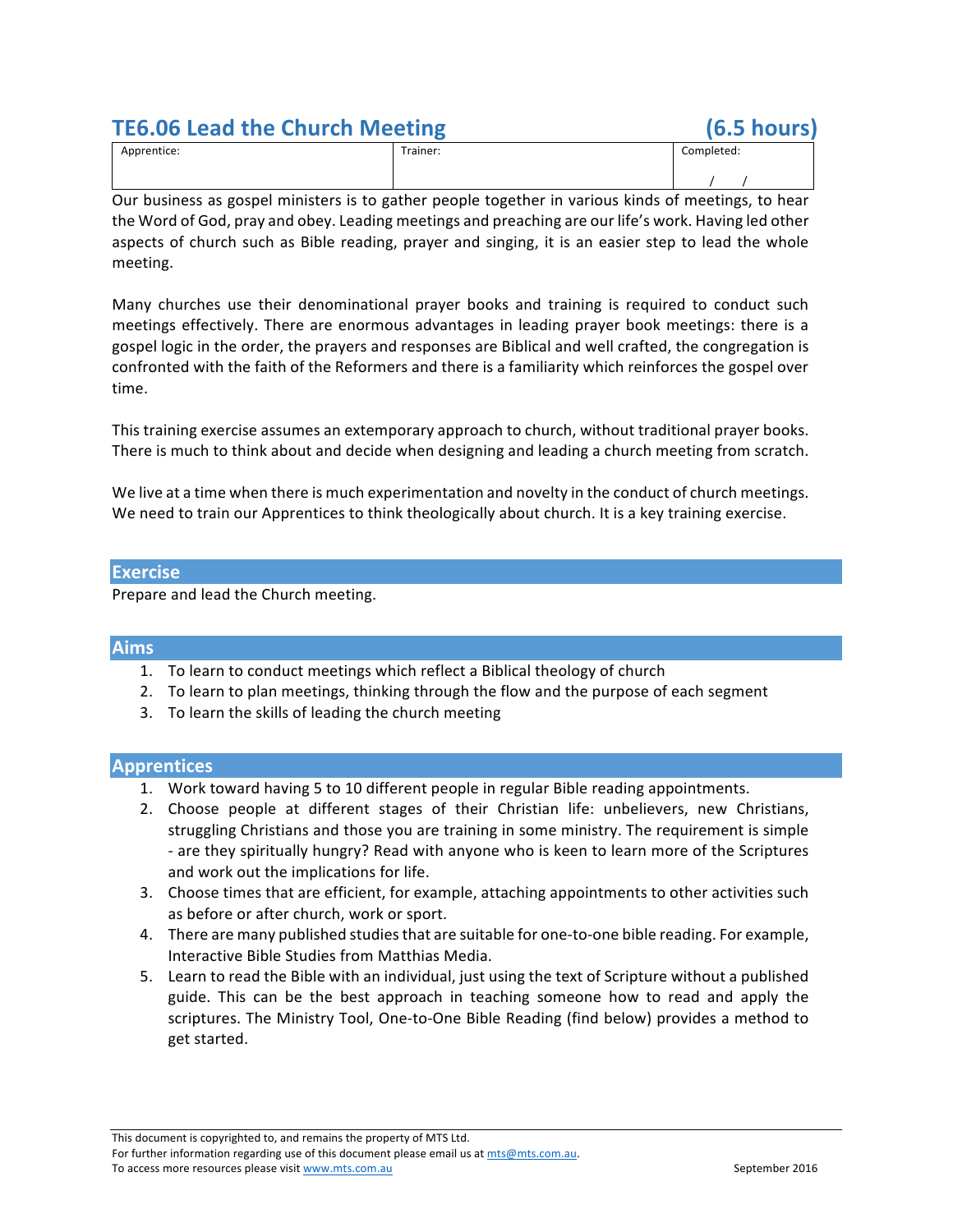# **Trainers**

- 1. Teach the purpose and activities of church (see attached notes).
- 2. Model how to lead a church meeting.
- 3. Work with Apprentices to design and lead a church meeting from scratch. (See attached notes for some suggested steps in this Training Exercise.)
- 4. Observe the Apprentice leading a church meeting and give feedback with a view to encouragement and development of skills. (NB. It may be best to start at a more relaxed weekend conference, rather than in a more formal and intimidating church meeting)

### **Resources**

DP6.01 "How to run a meeting" (MTS Discussion Paper)

How to hold an Audience without a Rope, Clifford Warne

'The Church as a Heavenly and Eschatological Entity', Peter O Brien, in The Church in the Bible and the World, (ed. D.A. Carson)

Engaging with God, David Peterson (Apollos: 1992)

'The Biblical Concept of Edification', David Peterson in Church, Worship and the Local

Congregation, (ed. B.G. Webb)

'The Ministry of Encouragement', David Peterson in God Who is Rich in Mercy, (ed. P.T.

O Brien and D.G. Peterson) (Albatross: 1986)

'The Lord and His Church', Peter Jensen in Church, Worship and the Local Congregation, (ed. B.G. Webb)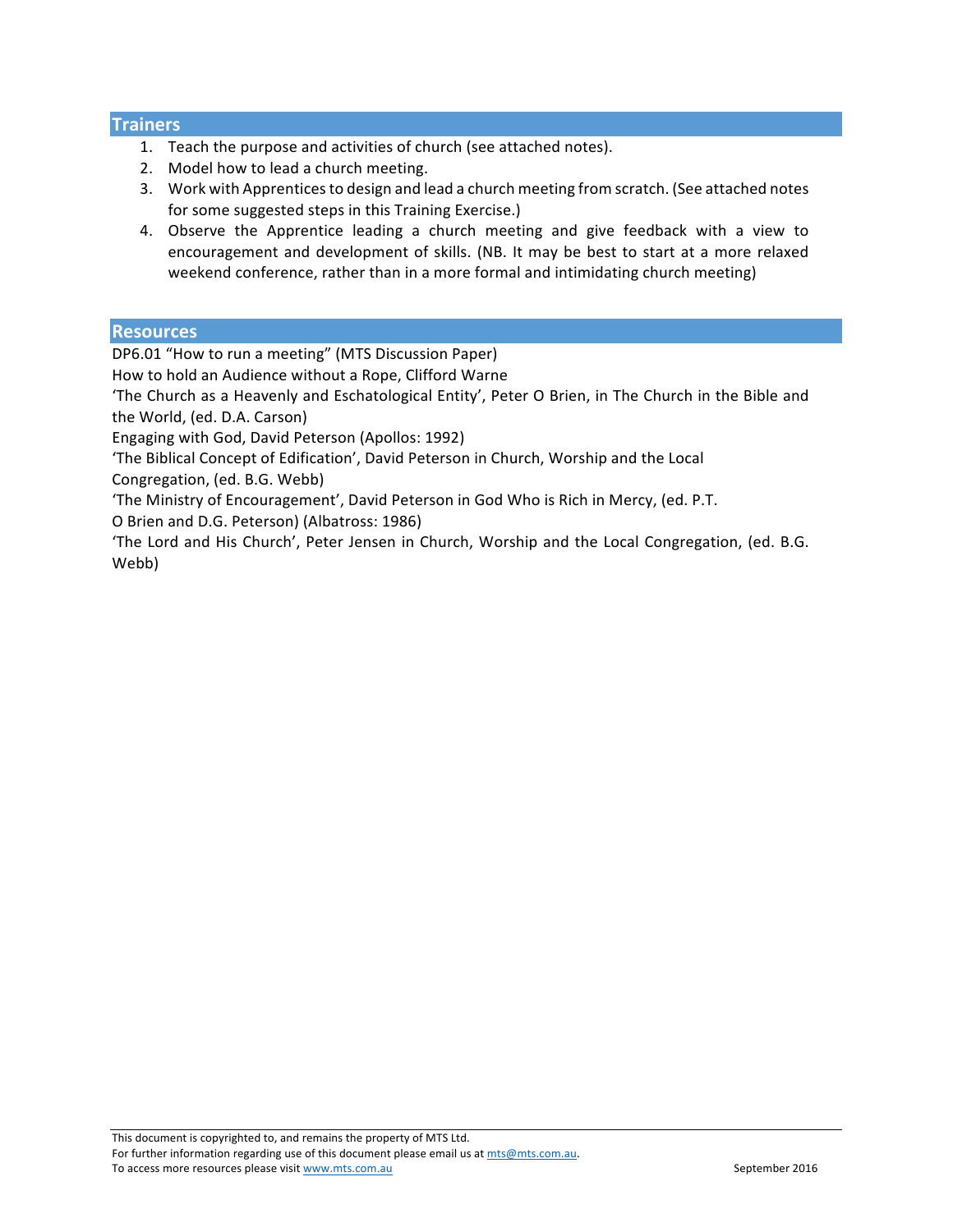# **'Lead the Church Meeting' - Notes for discussion (TE6.06)**

# **Why do we meet together in Church?**

There are many facets to the doctrine of church, which can be studied using the resources below. These brief notes focus on this one question, the purpose of our meeting in church.

#### **a. To gather as Christ's gathered people**

We gather in church because Christ has already gathered us as His people.

The word 'church' means 'assembly' or 'gathering'. We do not meet to achieve some further purpose. The creation of the church is God's eternal purpose (Eph 3:10,21). God has chosen and called us through the gospel to be His holy people  $(1$  Thess 1: 4-5; 2 Thess 3: 13-15). We are raised with Christ and seated with Christ in the heavenly realms (Eph 2:6). Our earthly gatherings in church reflect what we are already, the gathered people of Christ.

#### **b.** To hear the Gospel, believe and obey

We meet in church to hear the gospel of Jesus' death and resurrection and the call to faith and obedience. All need to hear this gospel every time we meet. We never move beyond the saving work of Christ and the need to hear and obey again. We hear this gospel through both the Word being preached and the sacraments of baptism and the Lord's Supper. Timothy was to devote himself 'to the public reading of Scripture, to preaching, and to teaching.' By watching his life and doctrine closely, he would save both himself and his hearers  $(1$  Tim 4:13-16).

Our meetings should be structured to reflect the Christian life of faith in the gospel. The whole meeting should be a teaching exercise, proclaiming what God has done for us in Christ and leading us to respond in prayer, confessing our sins, repenting, giving thanks to God and living a life of love for each other.

At the conclusion of our meeting, we should be able to say, 'we have met with Christ, our Lord and Saviour, through His Word.'

#### **c. For our Salvation**

What we do in church depends upon how we think God saves us and how we approach Him for salvation. Throughout the history of Christianity, there have been different answers to this question and so different views of church. If salvation is by priestly sacrifice, church will be a religious ritual conducted by holy mediators in a holy building. If salvation is by ecstatic experience of the divine, church will be an event designed to awaken our sense of the numinous by solemn music, grand architecture and impressive liturgy. If salvation is by using our human minds to grasp the divine, then church will be a lecture or debate. If salvation is by emotional frenzy, then church will be a pop concert.

If salvation is by hearing the gospel of Jesus' death and resurrection and being justified by faith alone, the church will be about the ministry of this gospel to each other.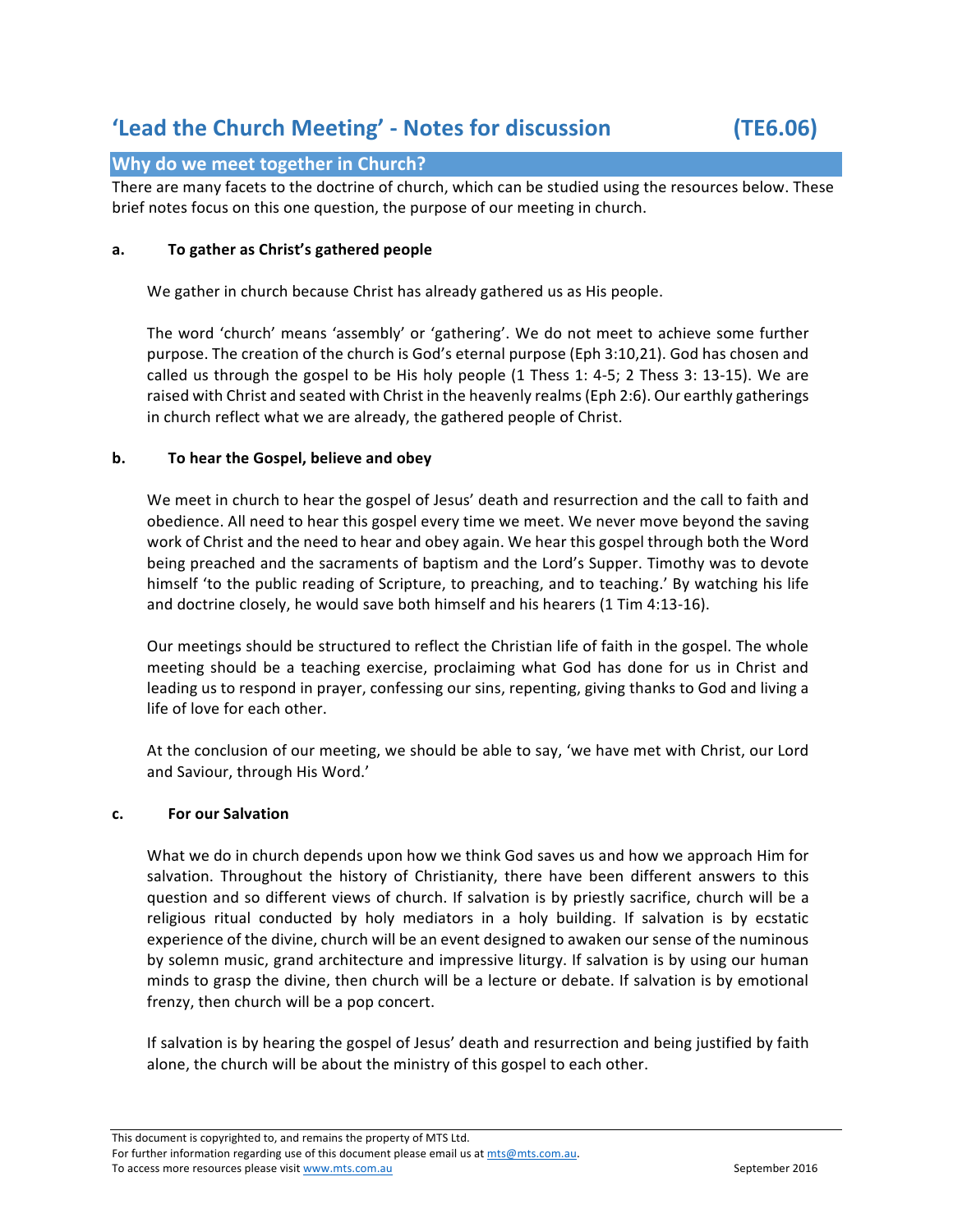### **d.** For the building of the Church

Christ is building His church (Matt 16:18). Therefore the activities of church are for edification (1 Cor 14: 3, 4, 5, 12, 17, 26; Eph 4: 11-16).

Edification is a metaphor for growth which has two aspects, both the numerical adding to the church through conversion and growth in knowledge, love and holiness.

# **e.** For the encouragement of God's people

This is an important theme in the New Testament. We are not to give up meeting together, but must encourage one another, and all the more as we see the Day approaching (Heb 10:25). This ministry of encouragement is not a matter of providing general support and comfort, but is always related to the work of salvation in Christ and the hope we have in Him. Encouragement involves calling each other to persevere in faith, hope and love. It is often linked with edification. (Rom 12:8; 1 Cor 14:31; 2 Cor 1:4,6; Col 2:2; 4:8; 1 Thess 2:12; 3:2; 4:18; 5:11,14; 2 Thess 2:17; 2 Tim 4:2; Tit 1:9; 2:6,15; Heb 3:13).

# **f. For unbelievers to hear the Gospel**

The Scriptures expect that unbelievers will be in church and that the ministry of the Word of God will result in their conviction and repentance (1 Cor 14:24-25). This is consistent with the goal of edification, which includes adding to the number of Christ's people.

# **g. For the learning of the Word of God**

We come together to meet with Christ through hearing His Word. Christ is made known through the explanation of the Scriptures (Luke 24:25-27, 45-47). So the ministries of proclamation, edification and teaching go hand-in-hand. The Pastoral Epistles stress this teaching ministry and the importance of true knowledge of God in the face of false teaching. (1 Tim 1:3-11; 4:1-16; 2 Tim 1:13-14; 2:1- 2; 2:14-19; 4:1-8)

### **h.** To demonstrate our love and unity in Christ

This is the great theme of Ephesians. God's will is 'to bring all things in heaven and on earth together under one head, even Christ.' (1:9-10) Christ's purpose 'was to create in himself one new man out of the two'  $(2:15)$ , by the cross, thus reconciling all humanity, Jew and Gentile in the church. The appeal then is to 'make every effort to keep the unity of the Spirit through the bond of peace' (4:2). We meet then, 'to consider how we may spur one another on to love and good deeds' (Heb 10: 24). Compassion, kindness, humility, gentleness, patience, forgiveness are the marks of our relationships with one another (Col 3: 12-14).

# **What are the essential activities of the Church Meeting?**

These flow from the purpose of church and from various passages related to our conduct in church.

- Reading the Bible
- Teaching from the Bible
- Encouragement or exhortation from the Bible

This document is copyrighted to, and remains the property of MTS Ltd. For further information regarding use of this document please email us at mts@mts.com.au. To access more resources please visit www.mts.com.au September 2016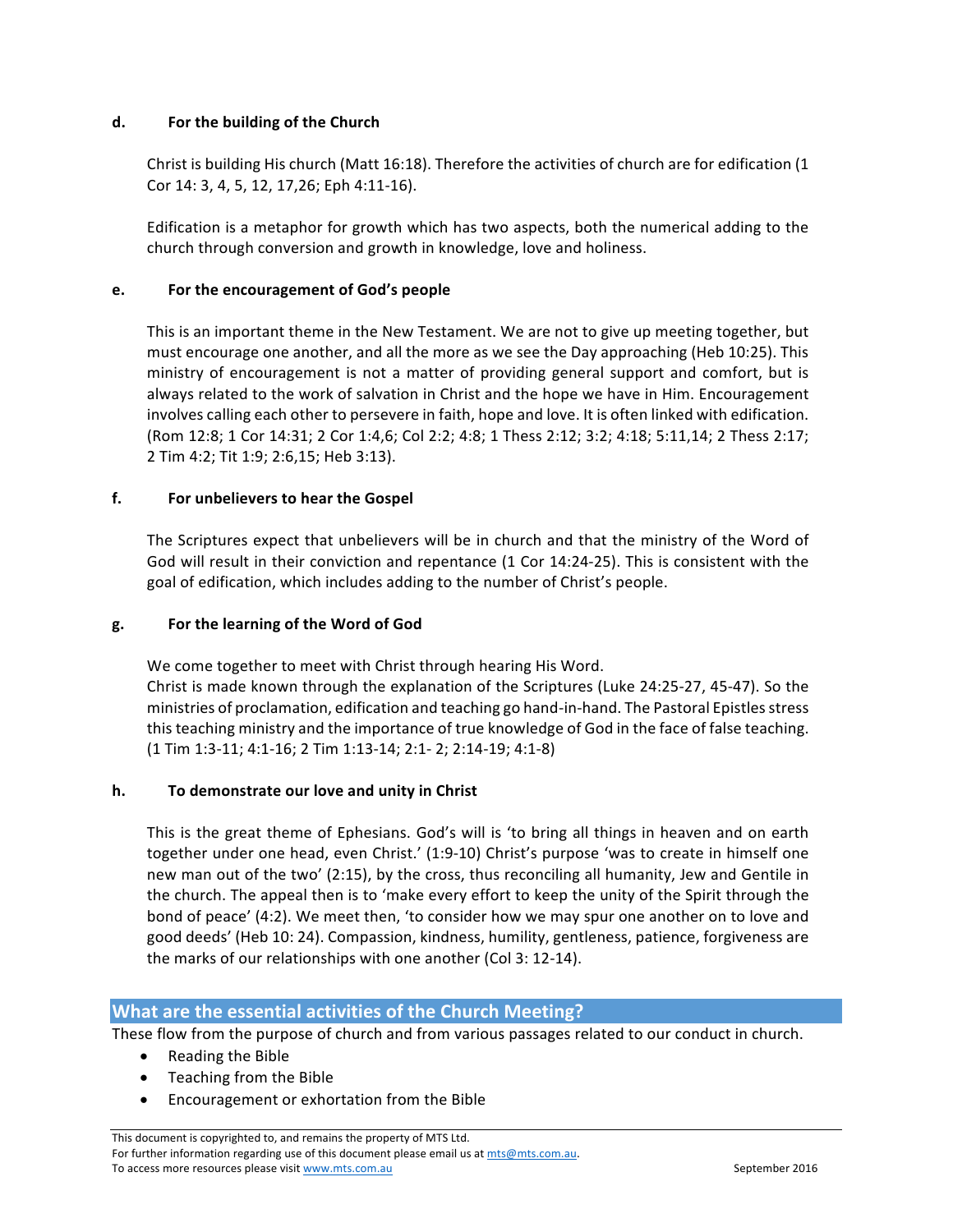- Prayer
- Singing to teach one another
- Speaking the Word of God to each other  $(1$  Cor  $14$ ; Eph 5:15-20; Col 3:15-17; 1 Tim 2:1-8; 1 Tim 4:13; Heb 10:24-25)

# **Planning the Meeting**

The key is to have a purpose in all that we do, rather than just churning out the familiar pattern.

- 1. The central activities are **hearing the Word of God and prayer**. All else that we include must serve to prepare us to read, understand and obey the Bible. If we include too many other elements, they will distract from this primary task. In one sense, the meeting creates the platform for the sermon.
- 2. The **introduction** serves to remind people why we are meeting and gives a genuine welcome to all. We are gathered together as a fellowship with the common purpose of meeting with Christ. Put people at ease.
- 3. **Introducing a 'theme'** which anticipate the lessons from the sermon, has many benefits. The interest level in the whole meeting is raised, and the whole meeting becomes a total communication package, not just ad hoc events. Remember not to steal the preacher's thunder, but rather to raise issues and questions in peoples' minds, which will be addressed in the sermon.
- 4. **Songs** can be chosen for different purposes. Some serve to reinforce the overall theme, others introduce the prayers or Bible reading segments or help us respond to God's Word. Of course songs are always meant to affect our various emotions in the context of meeting with Christ and his people.
- 5. **Prayers** should include thanksgiving, confession and responses to the sermon. Our petitions should be extensive, for congregational matters, pastoral needs, ministers of the gospel, our nation and its leaders and gospel mission everywhere. Giving just enough rationale for our prayers will draw the congregation into the urgency of each prayer.
- 6. **Announcements** should be kept to a minimum and other communication channels employed. However some news about members and church activities, not only serves a communication purpose, but also creates a sense of being in God's family. We are people who know and love each other. Stay in control of the notices, rather than letting anyone make announcements.
- 7. The **Bible readings** can be introduced with a comment or question, which helps to focus attention. Give some rationale for the readings and how they link together.
- 8. **Interaction with the congregation** reduces the sense of being a spectator or member of an audience watching a game or performance. Asking for responses to a question about the Bible reading, questions after the sermon, seeking prayer items from the floor or having 'open' prayer times are some ways of involving people. It is best to line up some beforehand to respond at these times, to help others speak up.
- 9. Variety is important week-by-week. Keep the congregation guessing a little. Try the sermon first